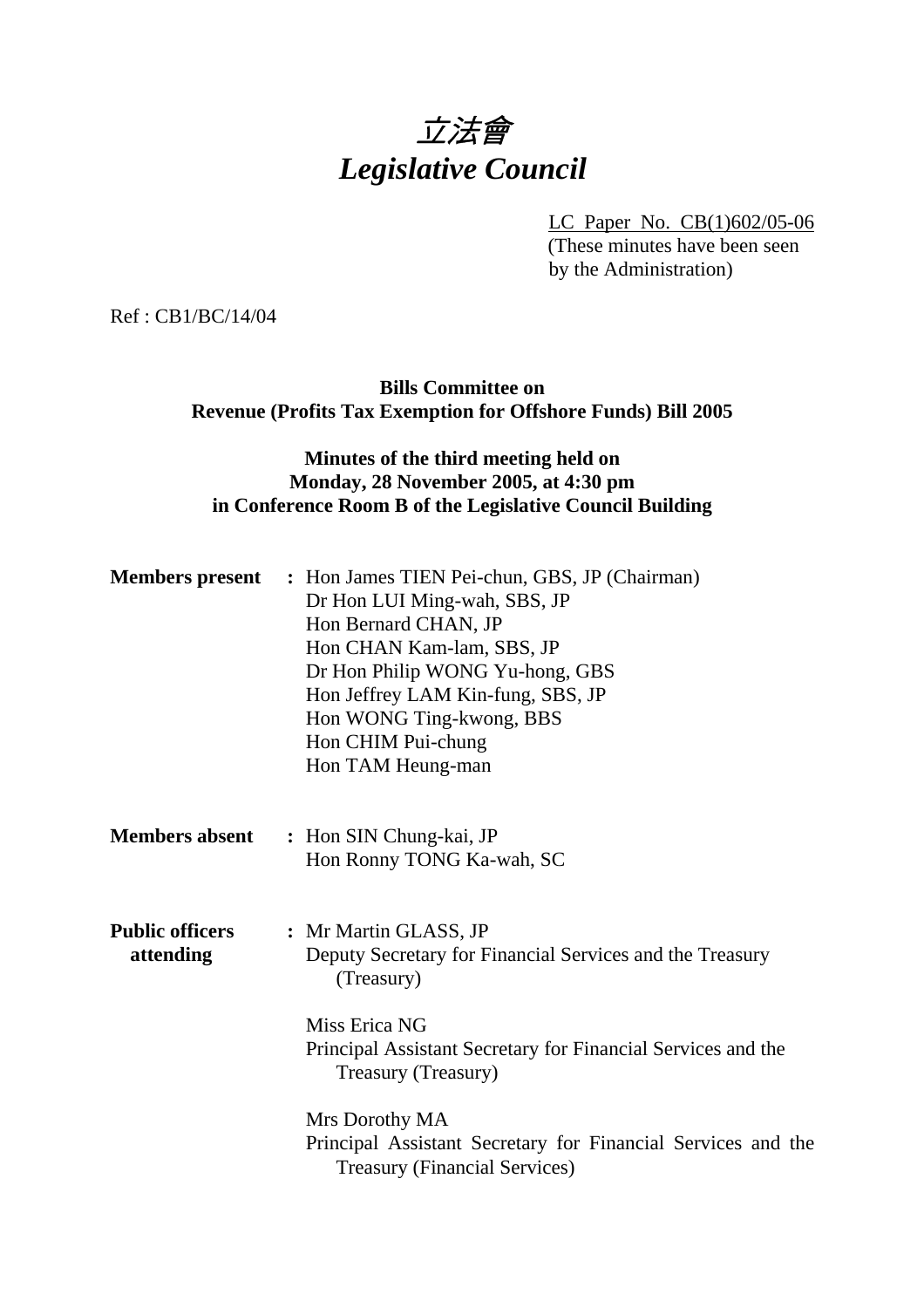|     | Mrs LAU MAK Yee-ming, JP<br><b>Commissioner of Inland Revenue</b>                                                                  |
|-----|------------------------------------------------------------------------------------------------------------------------------------|
|     | Mr TAM Kuen-chong, JP<br>Deputy Commissioner of Inland Revenue                                                                     |
|     | Mr CHU Yam-yuen, JP<br><b>Assistant Commissioner of Inland Revenue</b>                                                             |
|     | Mr YIM Kwok-cheong<br><b>Senior Assessor</b><br><b>Inland Revenue Department</b>                                                   |
|     | Ms Monica LAW<br>Senior Assistant Law Draftsman<br>Department of Justice                                                           |
|     | <b>Clerk in attendance:</b> Ms Connie SZETO<br>Senior Council Secretary (1)4                                                       |
|     | <b>Staff in attendance : Ms Connie FUNG</b><br>Assistant Legal Adviser 3                                                           |
|     | Ms Debbie YAU<br>Senior Council Secretary (1)1                                                                                     |
| I.  | <b>Confirmation of minutes of meeting</b><br>(LC Paper No. CB(1)362/05-06<br>Minutes of second meeting held<br>on 25 October 2005) |
|     | The minutes of the meeting held on 25 October 2005 were confirmed.                                                                 |
| II. | <b>Meeting with the Administration</b><br>(LC Paper No. CB(3)770/04-05<br>The Bill                                                 |

LC Paper No. CB(1)2043/04-05(01) — Marked-up copy of the Revenue (Profits Tax Exemption for Offshore Funds) Bill 2005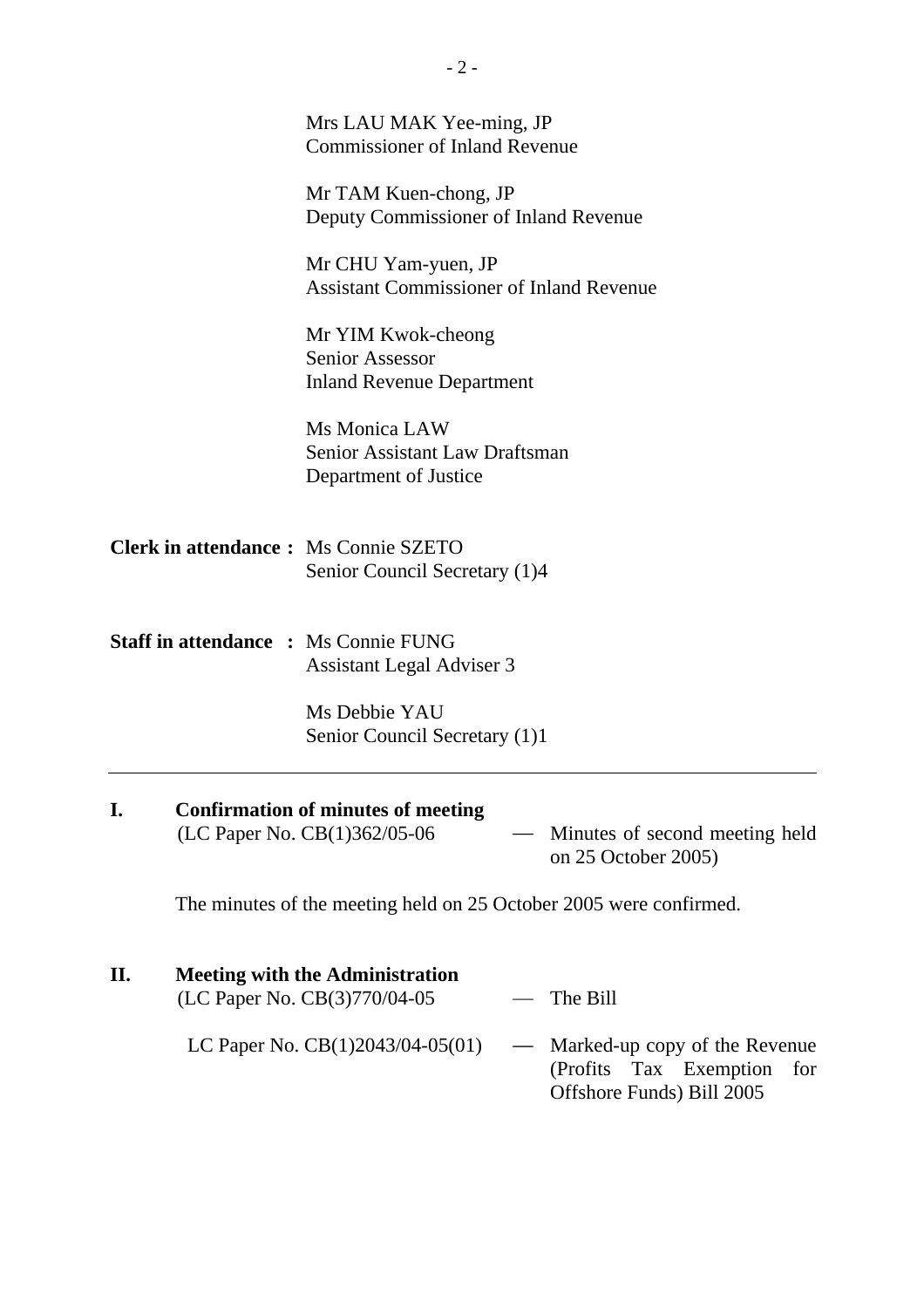| LC Paper No. $CB(1)363/05-06(01)$ | — Draft Committee            |  | Stage |
|-----------------------------------|------------------------------|--|-------|
|                                   | amendments proposed by the   |  |       |
|                                   | Administration (as at 24     |  |       |
|                                   | November 2005)               |  |       |
|                                   |                              |  |       |
| LC Paper No. $CB(1)363/05-06(02)$ | — Marked-up copy of the Bill |  |       |
|                                   | showing the draft proposed   |  |       |

- showing the draft proposed Committee Stage amendments provided by the Administration (as at 24 November 2005)
- LC Paper No.  $CB(1)385/05-06(01)$  Letter dated 25 November 2005 from the Assistant Legal Adviser to the Administration
- LC Paper No.  $CB(1)385/05-06(02)$  Extracts of relevant statutory provisions
- LC Paper No.  $CB(1)363/05-06(03)$  "List of follow-up actions to the second meeting on 25 October 2005" prepared by the Legislative Council Secretariat
- LC Paper No.  $CB(1)117/05-06(02)$  Summary of submissions and Administration's responses (Position as at 24 November 2005))

2. The Bills Committee deliberated (Index of proceedings attached at **Appendix**).

(*Post-meeting note:* The following documents were issued to members:

- (i) The Administration's reply dated 28 November 2005 to Assistant Legal Adviser 3's letter dated 25 November 2005 (LC Paper No CB(1)411/05-06(01)) on 29 November 2005;
- (ii) The Chinese version of the summary of submissions and Administration's responses (Position as at 24 November 2005) (LC Paper No CB(1)117/05-06(02)) on 29 November 2005; and
- (iii) Updated version of the marked-up copy of the Bill showing the draft proposed CSAs by the Administration (LC Paper No.  $CB(1)426/05-06(01))$  was issued to members and uploaded to the website of the Council on 30 November 2005).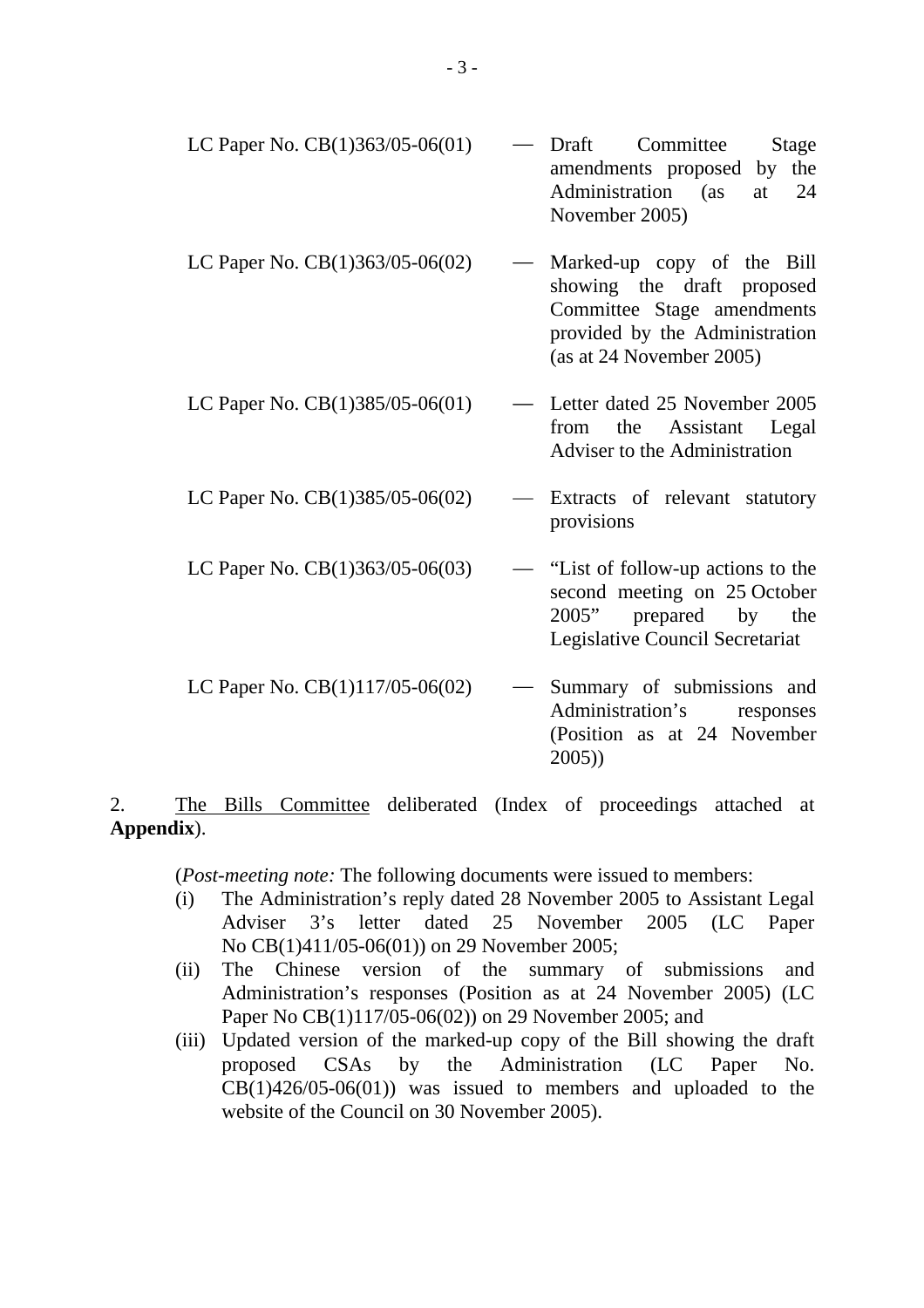Clause-by-clause examination of the Bill and consideration of the Administration's proposed Committee Stage amendments (CSAs)

3. The Bills Committee examined the Bill clause-by-clause and considered the CSAs proposed by the Administration. Members agreed with the proposed CSAs.

4. Members considered that the proposed CSAs had achieved the policy objective of providing profits tax exemption for offshore funds and should have addressed the concerns raised by deputations. They further noted the Administration's advice that it had taken into account the inputs from members of the fund industry in working out the proposed CSAs. To facilitate members' consideration of the resumption of the Second Reading debate on the Bill, it was decided that the Bills Committee would invite deputations, which/who had provided submissions to the Bills Committee, to provide their written views on the technical aspects of the CSAs proposed by the Administration by 31 December 2005.

(*Post-meeting note:* Letters to the deputations inviting written views on the Administration's proposed CSAs were issued on 6 December 2005.)

#### The way forward

5. Given that the Bills Committee had completed clause-by-clause examination on the Bill and considered the Administration's proposed CSAs, members agreed that:

- (a) the fourth meeting originally scheduled for 19 December 2005 would be cancelled; and
- (b) the need for the Bills Committee to convene a meeting to consider relevant issues in the deputations' submissions on the Administration's proposed CSAs would be reviewed in the light of the submissions received.

(*Post-meeting note:* Members were informed of the arrangements in paragraphs 4 and 5 vide LC Paper No. CB(1)416/05-06 on 29 November 2005.)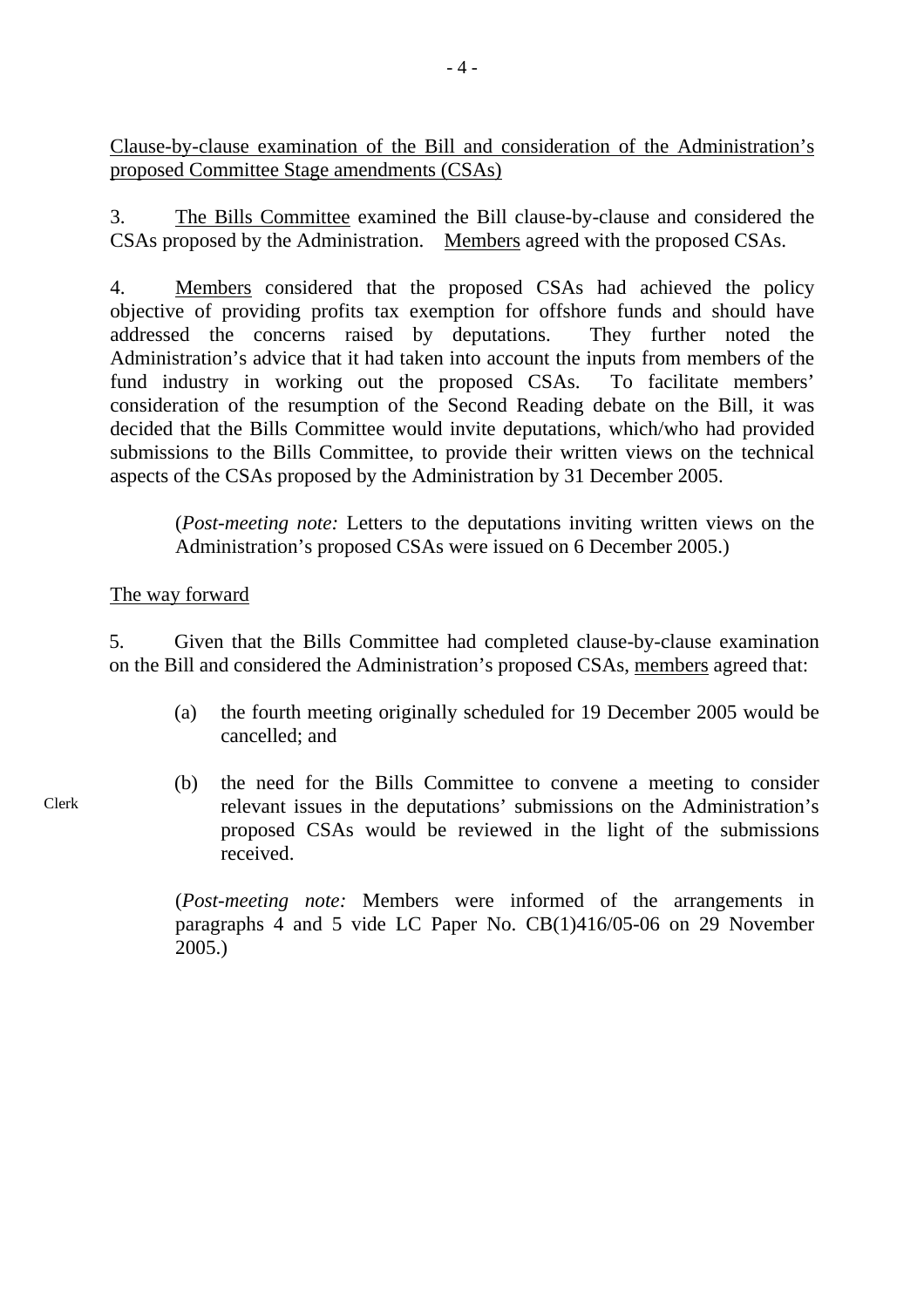# **III. Any other business**

6. There being no other business, the meeting ended at 5:55 pm.

Council Business Division 1 Legislative Council Secretariat 22 December 2005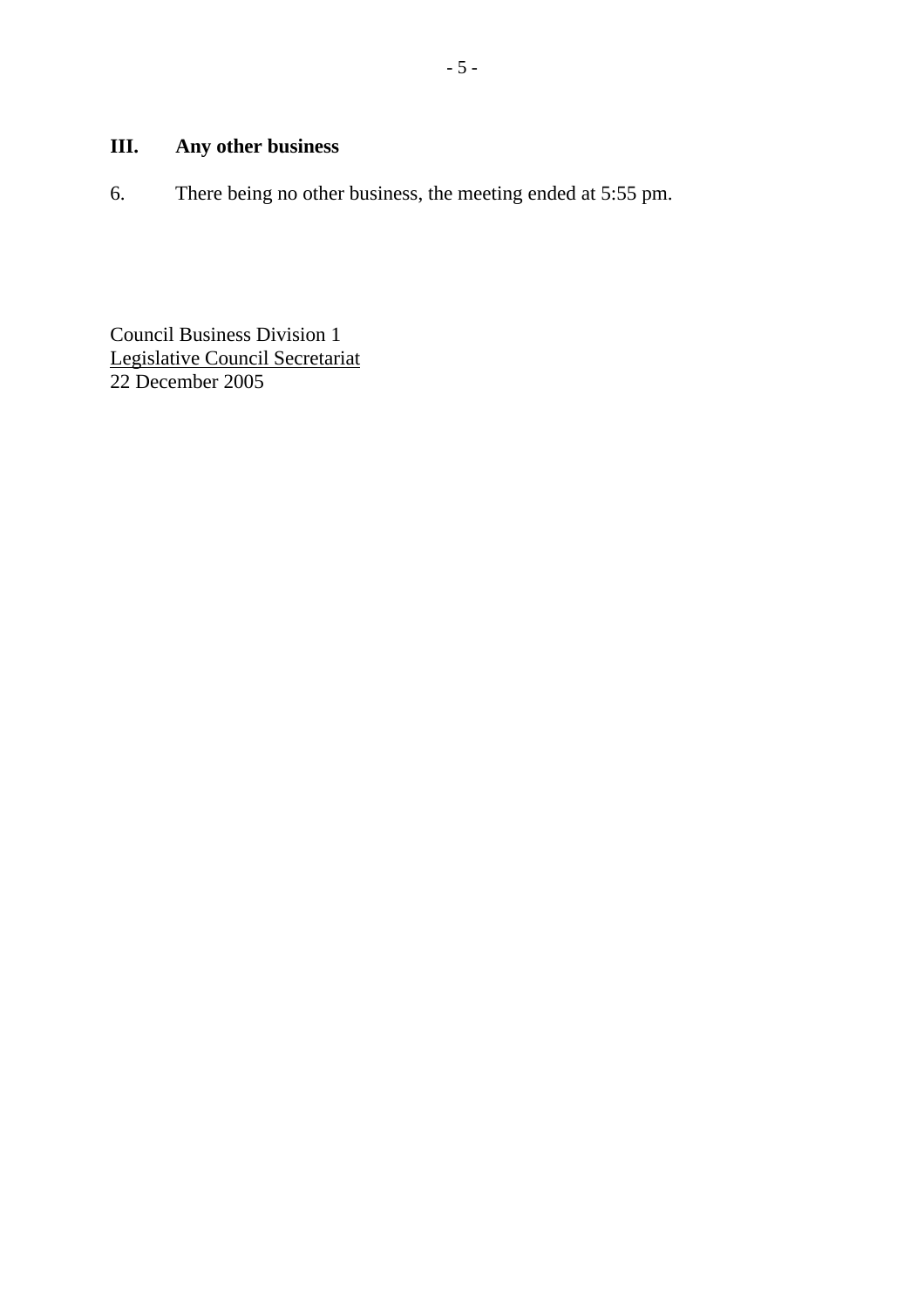## **Proceedings of the third meeting of the Bills Committee on Revenue (Profits Tax Exemption for Offshore Funds) Bill 2005 on Monday, 28 November 2005, at 4:30 pm in Conference Room B of the Legislative Council Building**

| <b>Time marker</b> | <b>Speaker</b>                      | Subject(s)                                                                                                                                                                                                                                                                                                                                                                                                                                                                                                                                                     | <b>Action</b>   |
|--------------------|-------------------------------------|----------------------------------------------------------------------------------------------------------------------------------------------------------------------------------------------------------------------------------------------------------------------------------------------------------------------------------------------------------------------------------------------------------------------------------------------------------------------------------------------------------------------------------------------------------------|-----------------|
| 000000-000607      | Chairman                            | Confirmation of minutes of<br>the<br>second<br>meeting<br>held<br>on<br>25 October 2005                                                                                                                                                                                                                                                                                                                                                                                                                                                                        | <b>Required</b> |
| 000608-001058      | Chairman<br>Administration<br>Clerk | Clause-by-clause examination of the<br>consideration<br>of<br>Bill<br>and<br>the<br>Administration's<br>proposed<br>Committee<br>Stage<br>amendments<br>(CSAs)<br>(LC Paper Nos. $CB(1)363/05-06(01)$<br>and $(02)$ , CB $(1)385/05-06(01)$ and<br>$CB(1)426/05-06(01))$<br>Administration's<br>further<br>The<br>(a)<br>CSAs tabled at the meeting<br>(b) Members' agreement to examine<br>the Chinese text of the Bill and<br>the Administration's proposed<br><b>CSAs</b> first<br>Long title and clause 1 (short title)<br>Members did not raise any query |                 |
| 001059-001445      | Administration<br>Chairman          | Clause 2 – Proposed section 20AB<br>Briefing by the Administration<br>(a)<br>The Administration's re-iteration<br>(b)<br>on the following points:<br>The proposed tests in the<br>(i)<br>Bill, namely, a number of                                                                                                                                                                                                                                                                                                                                             |                 |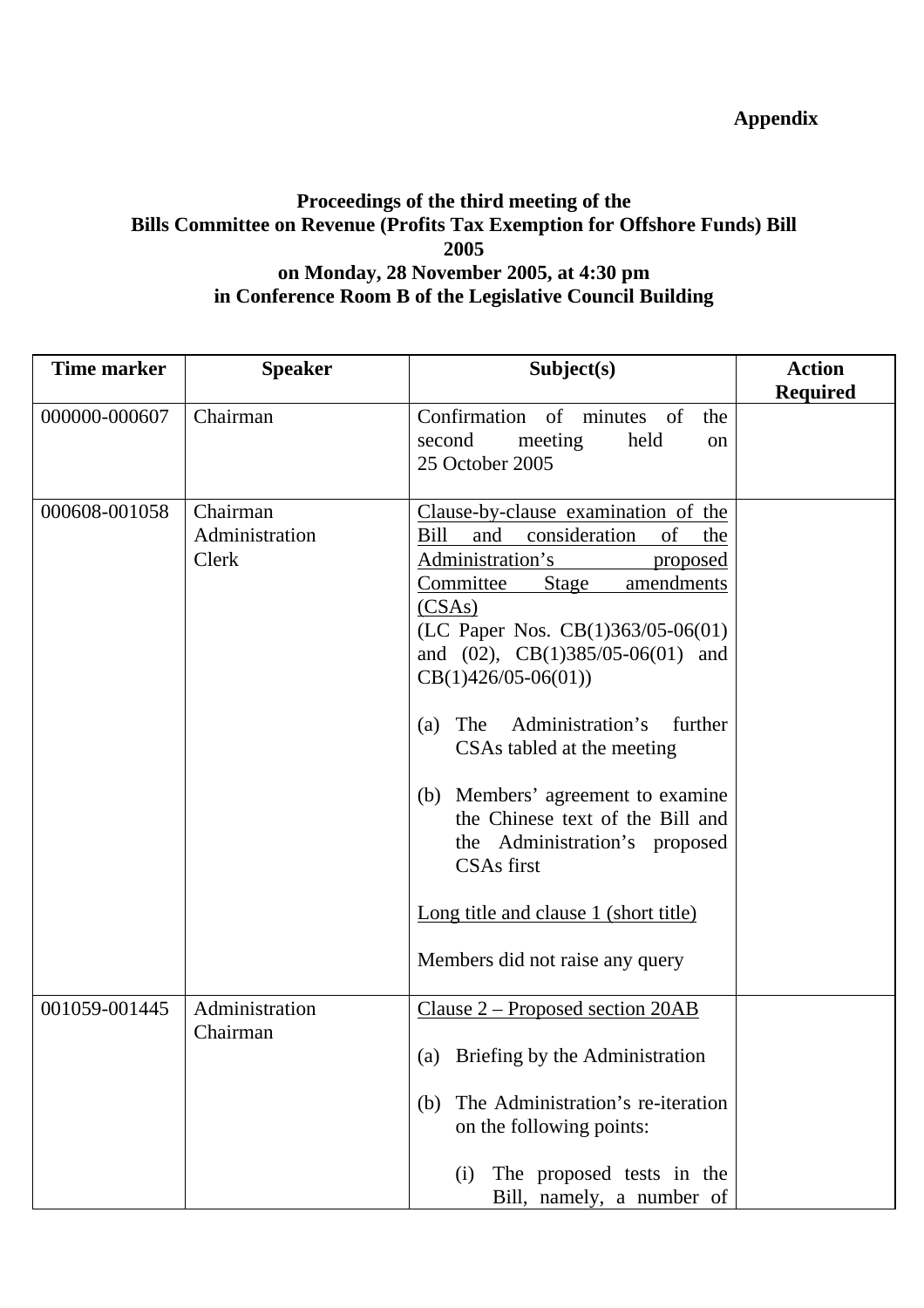| <b>Time marker</b> | <b>Speaker</b>                                                     | Subject(s)                                                                                                                                                                                                                                                                              | <b>Action</b><br><b>Required</b> |
|--------------------|--------------------------------------------------------------------|-----------------------------------------------------------------------------------------------------------------------------------------------------------------------------------------------------------------------------------------------------------------------------------------|----------------------------------|
|                    |                                                                    | days"<br>"specified"<br>for<br>individuals and the "central"<br>management and control"<br>criterion for corporations<br>and other non-individual<br>entities at entity level were<br>generally supported by the<br>fund<br>industry<br>for<br>determining the granting of<br>exemption |                                  |
|                    |                                                                    | (ii) Members had expressed<br>support for<br>the<br>Inland<br>Revenue Department (IRD)<br>to issue a Departmental<br>Interpretation and Practice<br>Note (DIPN) with examples<br>to explain how the "central"<br>management and control"<br>test would be applied                       |                                  |
|                    |                                                                    | Members'<br>agreement<br>the<br>(c)<br>to<br>proposed CSAs to add new<br>subsection (9) to the proposed<br>section 20AB to carve<br>out<br>"non-profit participating shares"<br>from the application of the<br><b>Deeming Provisions</b>                                                |                                  |
| 001446-002823      | Administration<br>Chairman<br>Assistant Legal Adviser<br>$(ALA)$ 3 | Clause 2 – Proposed section 20AC<br>(Exemption Provisions)<br>Briefing by the Administration<br>(a)                                                                                                                                                                                     |                                  |
|                    |                                                                    | Administration's<br>The<br>(b)<br>confirmation that the transactions<br>specified in<br>the<br>proposed<br>Schedule<br>16<br>(the<br>new<br>subsection $(2)$ of the proposed<br>section 20AC) would cover the<br>typical transactions carried out<br>by offshore funds                  |                                  |
|                    |                                                                    | Members' agreement, as follows:<br>(c)                                                                                                                                                                                                                                                  |                                  |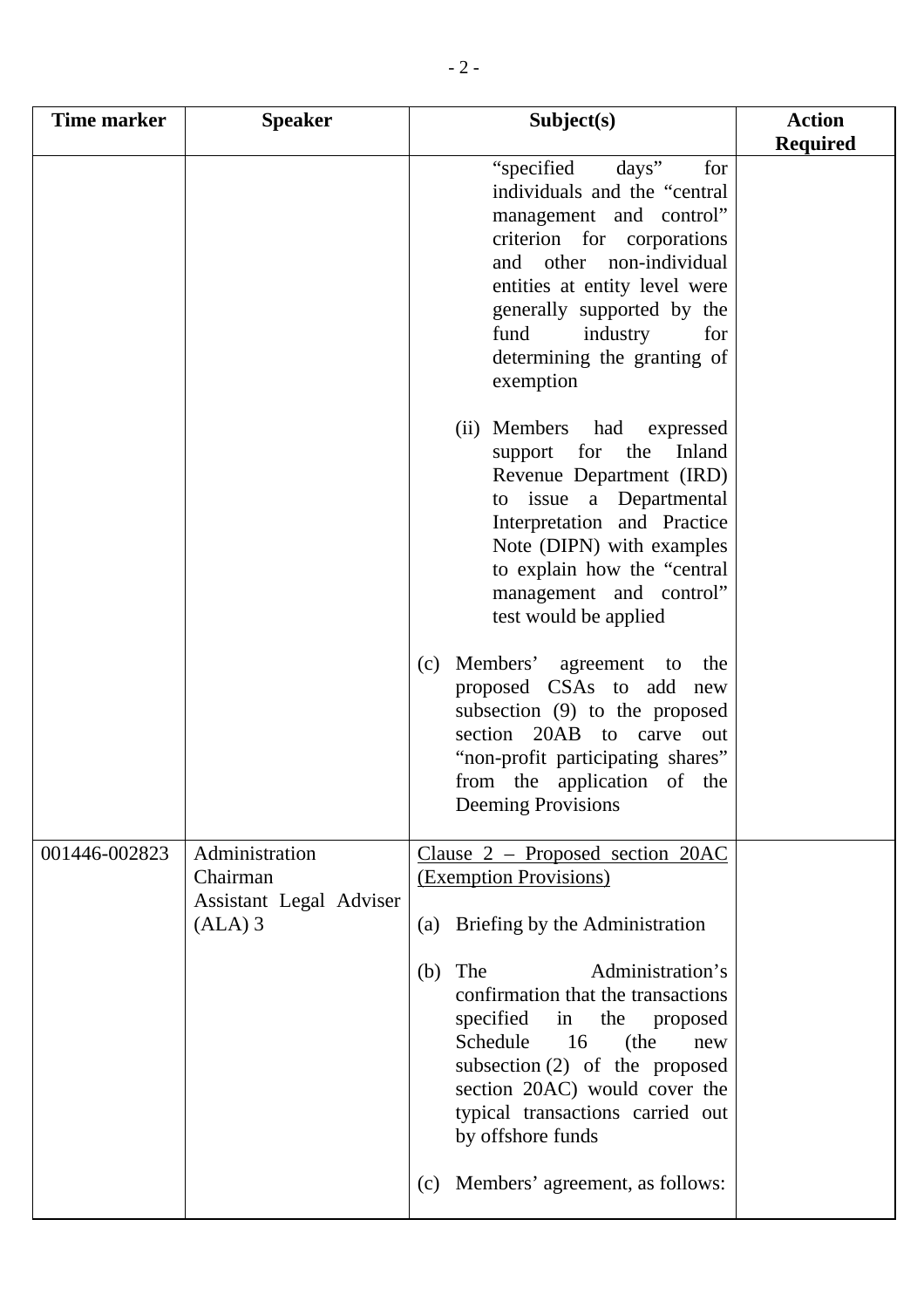| <b>Time marker</b> | <b>Speaker</b>             | Subject(s)                                                                                                                                                                                                                    | <b>Action</b><br><b>Required</b> |
|--------------------|----------------------------|-------------------------------------------------------------------------------------------------------------------------------------------------------------------------------------------------------------------------------|----------------------------------|
|                    |                            | delete<br>To<br>the<br>proposed<br>(i)<br>subsections $(1)$ to $(4)$ of the<br>proposed section 20AC and<br>substitute<br>with<br>new<br>subsections $(1)$ and $(2)$ ; and                                                    |                                  |
|                    |                            | (ii) To add new subsections (7)<br>and (8) to the proposed<br>section 20AC                                                                                                                                                    |                                  |
|                    |                            | (d) ALA3's advice that amendments<br>to the proposed Schedule 16<br>would be subsidiary legislation<br>subject to negative vetting by the<br>Legislative Council (the new<br>subsection (7) of the proposed<br>section 20AC)) |                                  |
| 002824-003010      | Chairman                   | <u>Clause 2 – Proposed section 20AD</u>                                                                                                                                                                                       |                                  |
|                    | Administration             | Briefing by the Administration<br>(a)                                                                                                                                                                                         |                                  |
|                    |                            | Members' agreement to the<br>(b)<br>proposed CSA which was a<br>technical amendment                                                                                                                                           |                                  |
| 003011-004305      | Chairman<br>Administration | Clause 2 - Proposed section 20AE<br>(Deeming Provisions)                                                                                                                                                                      |                                  |
|                    |                            | Briefing by the Administration<br>$\left( a\right)$                                                                                                                                                                           |                                  |
|                    |                            | Members'<br>(b)<br>agreement to<br>the<br>CSAs<br>with<br>the<br>proposed<br>following aims:                                                                                                                                  |                                  |
|                    |                            | To apply the Deeming<br>(i)<br>Provisions with effect from<br>the year of<br>assessment<br>immediately following the<br>year of assessment in which<br>the Bill was enacted; and                                              |                                  |
|                    |                            | (ii) To put beyond doubt the<br>Administration's<br>policy                                                                                                                                                                    |                                  |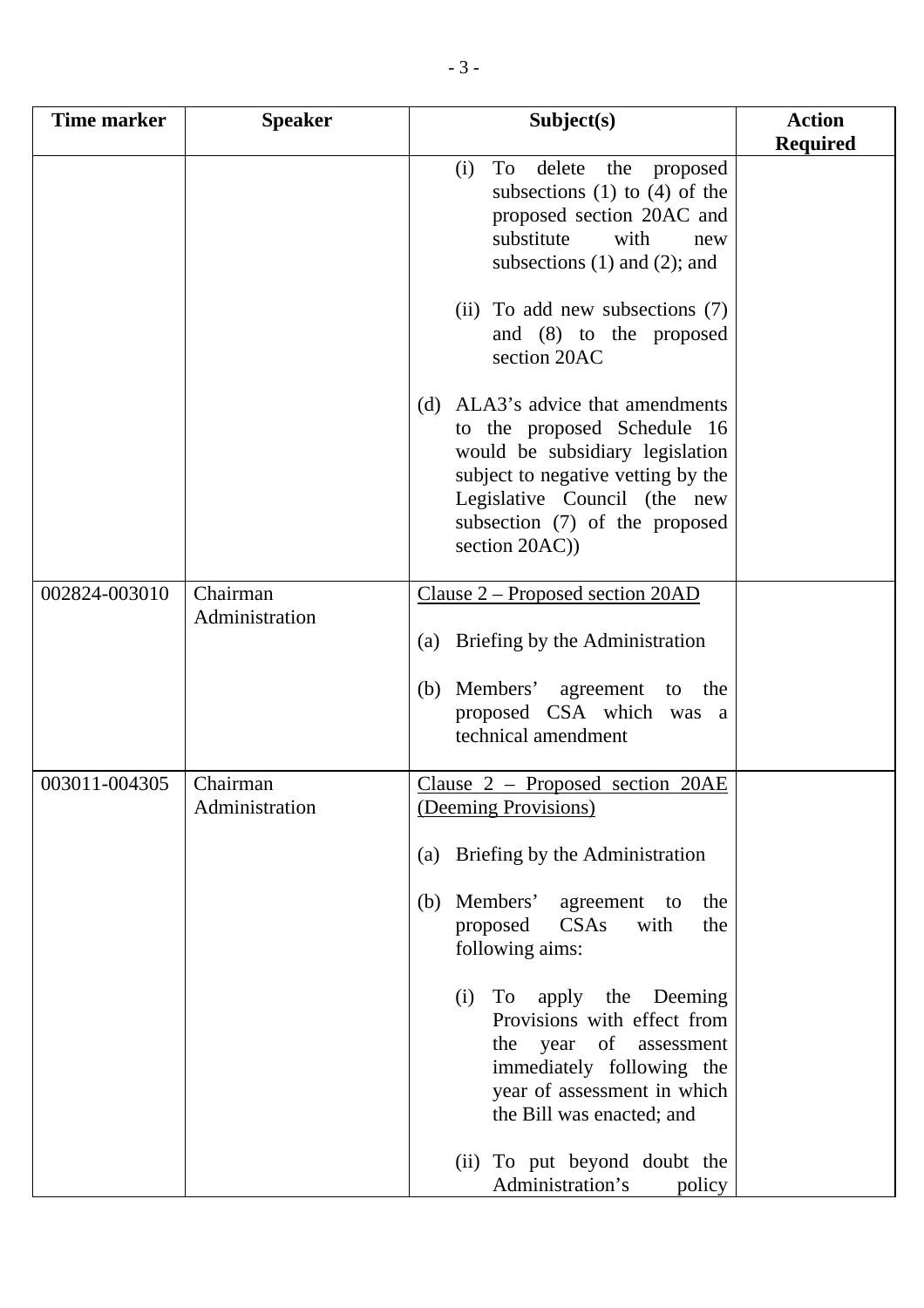| Time marker   | <b>Speaker</b>             | Subject(s)                                                                                                                                                                                                                                                                                                                                                                                                                                                                                                                                                               | <b>Action</b><br><b>Required</b> |
|---------------|----------------------------|--------------------------------------------------------------------------------------------------------------------------------------------------------------------------------------------------------------------------------------------------------------------------------------------------------------------------------------------------------------------------------------------------------------------------------------------------------------------------------------------------------------------------------------------------------------------------|----------------------------------|
|               |                            | of<br>aggregating<br>intent<br>a<br>resident person's direct and<br>indirect beneficial interests<br>offshore<br>fund in<br>in<br>an<br>applying<br>the<br>Deeming<br>Provisions                                                                                                                                                                                                                                                                                                                                                                                         |                                  |
|               |                            | Administration's<br>The<br>(c)<br>clarification that the proposed<br>section<br>20AE(5)<br>was<br>an<br>anti-avoidance provision under<br>which a resident person (could<br>be a group of residents) who had<br>a direct or indirect beneficial<br>interest in a trustee of a trust<br>estate by reason of the fact that<br>he was able or might reasonably<br>be expected to be able to control<br>the activities of the trust estate or<br>the application of its corpus or<br>income would be regarded as<br>being interested in 100% in value<br>of the trust estate |                                  |
|               |                            | Members<br>(d)<br>noted<br>that<br>the<br>definitions of the terms provided<br>proposed<br>the<br>section<br>in<br>$20AE(10)$ were modeled on the<br>definitions of similar terms used<br>in the principal Ordinance.                                                                                                                                                                                                                                                                                                                                                    |                                  |
|               |                            | Members' agreement<br>the<br>(e)<br>to<br>proposed CSA to delete<br>the<br>proposed subsection $(11)$ which<br>was no longer necessary as a<br>result of the proposed CSA in<br>b(i) above.                                                                                                                                                                                                                                                                                                                                                                              |                                  |
| 004306-004437 | Administration<br>Chairman | <u>Clause 3 – Proposed section 70AB</u><br>Briefing by the Administration                                                                                                                                                                                                                                                                                                                                                                                                                                                                                                |                                  |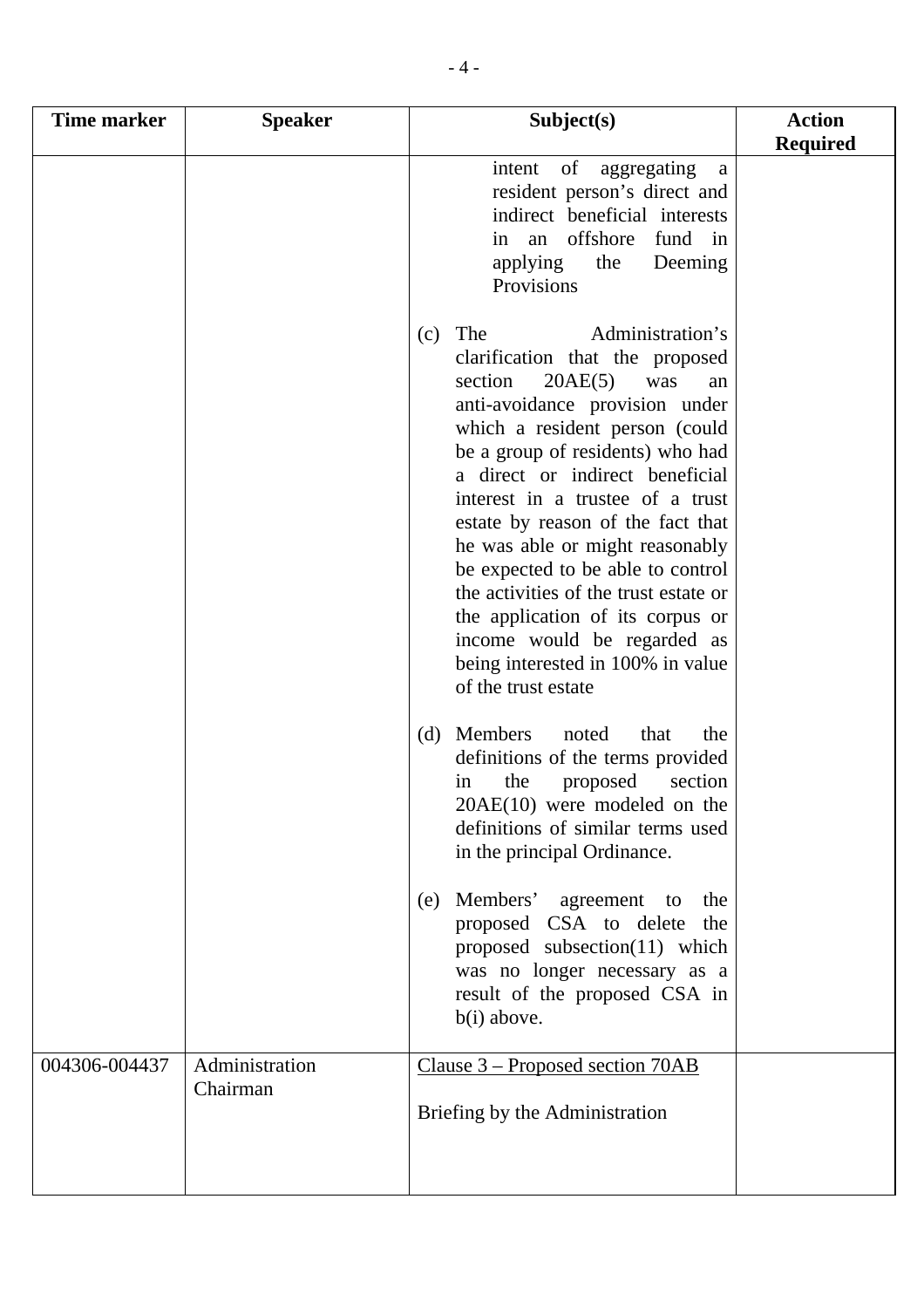| <b>Time marker</b> | <b>Speaker</b>             | Subject(s)                                                                                                                                                                                         | <b>Action</b><br><b>Required</b> |
|--------------------|----------------------------|----------------------------------------------------------------------------------------------------------------------------------------------------------------------------------------------------|----------------------------------|
| 004438-004759      | Administration             | <u>Clause 4 – Proposed Schedule 15</u>                                                                                                                                                             |                                  |
|                    | Chairman                   | Briefing by the Administration<br>(a)                                                                                                                                                              |                                  |
|                    |                            | The Administration's advice, as<br>(b)<br>follows:                                                                                                                                                 |                                  |
|                    |                            | Part 1 of Schedule<br>15<br>(i)<br>provided a<br>formula<br>for<br>ascertaining the amount to<br>be regarded as assessable<br>profits of a resident person<br>under the proposed section<br>20AE;  |                                  |
|                    |                            | (ii) Part 2 of Schedule 15 set out<br>the different scenarios for<br>calculating direct or indirect<br>beneficial interest<br>of<br>a<br>resident<br>person<br>in<br>a<br>non-resident person; and |                                  |
|                    |                            | (iii) The proposed Schedule 15<br>was supported by the fund<br>industry                                                                                                                            |                                  |
| 004800-005843      | Administration<br>Chairman | Clause<br>To add<br>New<br>$5 -$<br>new<br>Schedule 16                                                                                                                                             |                                  |
|                    |                            | Briefing by the Administration,<br>(a)<br>as follows:                                                                                                                                              |                                  |
|                    |                            | (i) "Specified<br>transactions"<br>for<br>eligible<br>profits<br>tax<br>exemption were by reference<br>to the nature of a financial<br>product rather than their<br>product names; and             |                                  |
|                    |                            | (ii) The Administration's policy<br>remained that no exemption<br>would be provided to shares<br>or debentures of a private<br>this would<br>company as<br>unintentionally widen the               |                                  |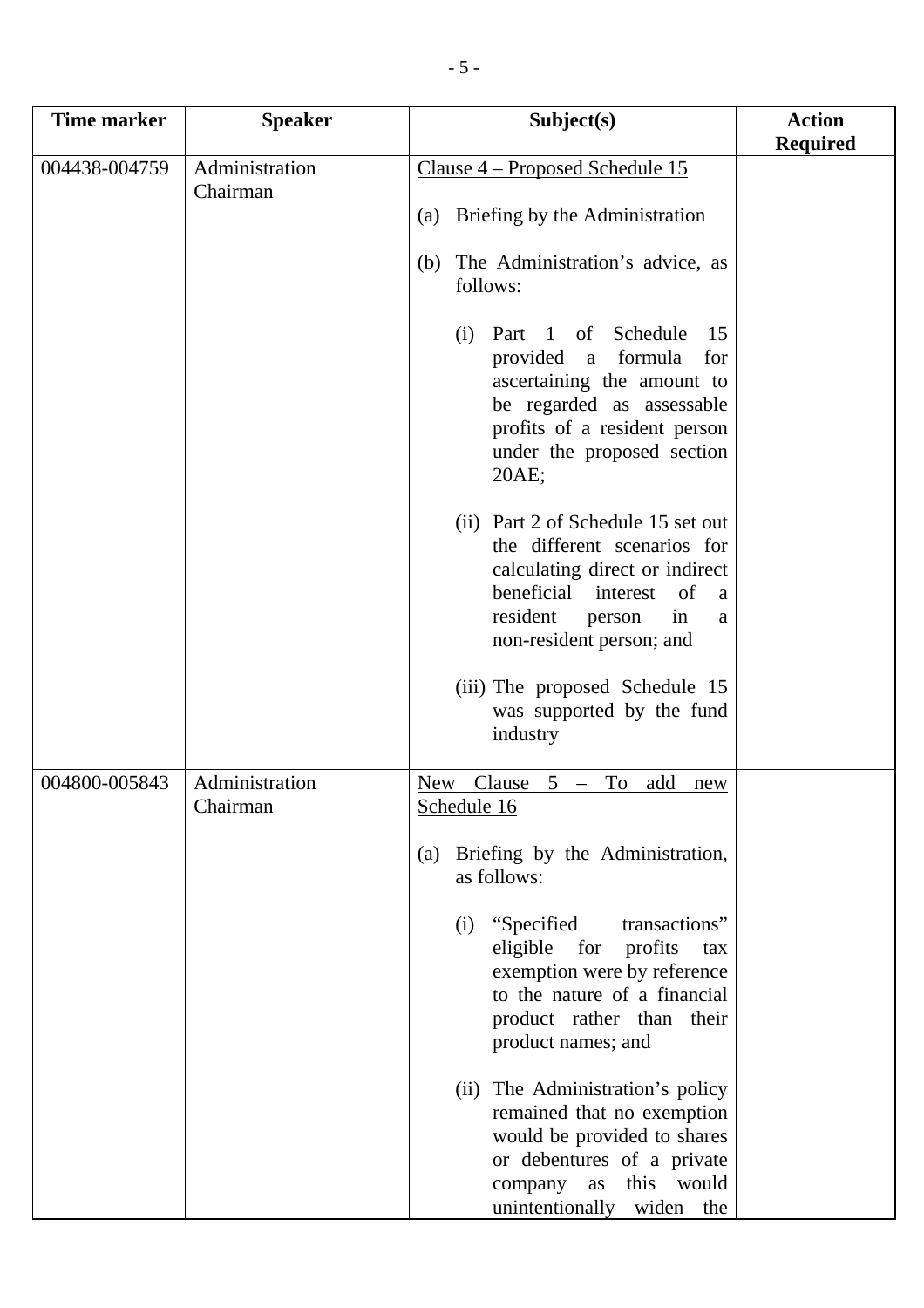| Time marker | <b>Speaker</b> | Subject(s)                                                                                                                                                                                                                                                                                                                                                                       | <b>Action</b><br><b>Required</b> |
|-------------|----------------|----------------------------------------------------------------------------------------------------------------------------------------------------------------------------------------------------------------------------------------------------------------------------------------------------------------------------------------------------------------------------------|----------------------------------|
|             |                | scope of exemption                                                                                                                                                                                                                                                                                                                                                               |                                  |
|             |                | Members' agreement to<br>(b)<br>the<br>CSA to<br>proposed<br>include<br>transactions in exchange-traded<br>commodities within the scope of<br>"specified transactions" and to<br>add the definition on the term in<br>Schedule 16                                                                                                                                                |                                  |
|             |                | ALA3's observation that the<br>(c)<br>definitions<br>of<br>the<br>terms<br>"collective investment scheme",<br>"deposit" and "securities" as<br>proposed in Schedule 16 were<br>wider in scope than those in the<br>Securities and Futures Ordinance<br>(SFO)<br><b>Banking</b><br>and<br>the<br>Ordinance (BO)                                                                   |                                  |
|             |                | Administration's<br>(d)<br>The<br>explanation, as follows:                                                                                                                                                                                                                                                                                                                       |                                  |
|             |                | Although reference had been<br>(i)<br>made to the SFO and the BO<br>in drafting the proposed<br>definitions of the relevant<br>terms,<br>the<br>proposed<br>definitions in Schedule 16<br>were meant to be separate<br>and independent from those<br>in the SFO and the BO; and                                                                                                  |                                  |
|             |                | (ii) The definitions of the terms<br>in the SFO and the BO had<br>their<br>regulatory<br>own<br>which<br>functions to play,<br>considered<br>not<br>were<br>necessarily appropriate for<br>administering the offshore<br>funds exemption under the<br>Inland Revenue Ordinance.<br>The definitions were hence<br>modified so that they suited<br>legislative<br>intent of<br>the |                                  |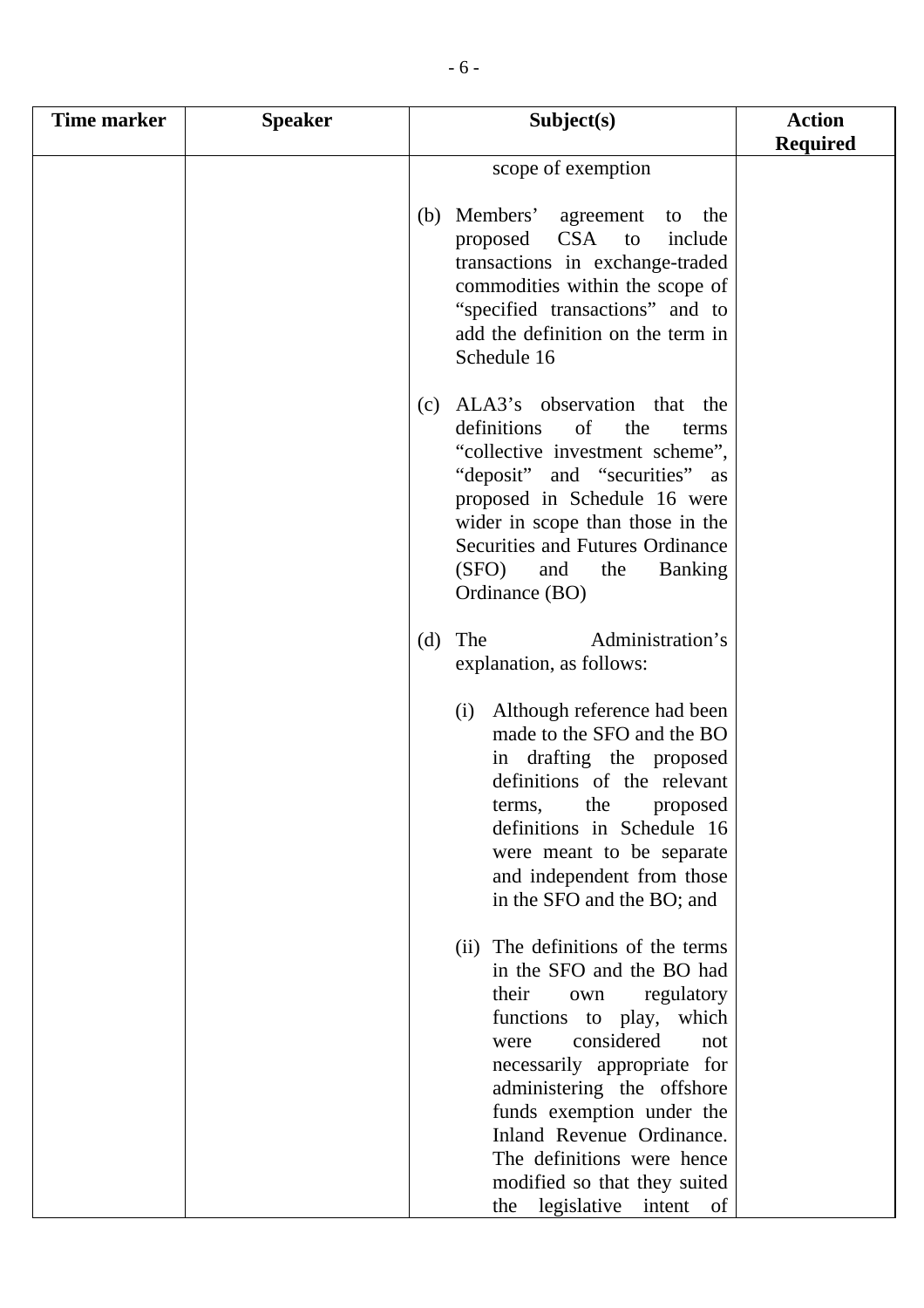| Time marker   | <b>Speaker</b>                                                              | Subject(s)                                                                                                                                                                                                                                                                                                                                                                                                                                                           | <b>Action</b><br><b>Required</b>                                          |
|---------------|-----------------------------------------------------------------------------|----------------------------------------------------------------------------------------------------------------------------------------------------------------------------------------------------------------------------------------------------------------------------------------------------------------------------------------------------------------------------------------------------------------------------------------------------------------------|---------------------------------------------------------------------------|
|               |                                                                             | providing tax exemption to<br>offshore funds dealing in<br>those instruments.                                                                                                                                                                                                                                                                                                                                                                                        |                                                                           |
| 005844-010009 | Administration<br>Chairman                                                  | <u>Clause 2 – Proposed section 20AB</u><br>Members'<br>agreement<br>with<br>the<br>proposed CSAs to delete " $(\dagger \mathbb{H} \downarrow)$ "<br>in the proposed section $20AB(4)(c)$                                                                                                                                                                                                                                                                             |                                                                           |
| 010010-010433 | Administration<br>Chairman                                                  | Members'<br>(a)<br>that  <br>agreement<br>who/which<br>deputations<br>had<br>provided submissions to the Bills<br>Committee be invited to give<br>written views on the technical<br>aspects of the Administration's<br>proposed CSAs by 31 December<br>2005<br>Members'<br>of<br>the<br>(b)<br>note<br>Administration's target to resume<br>the Second Reading debate on<br>and<br><b>Bill</b><br>enact<br>the<br>the<br>Amendment Ordinance before<br>31 March 2006 | The Clerk to take<br>action<br>as<br>per<br>paragraph 4 of<br>the minutes |
| 010444-011029 | Chairman<br>Administration<br>Mr CHAN Kam-lam<br>Mr WONG Ting-kwong<br>ALA3 | English text of the Bill and the<br>Administration's proposed CSAs<br>Administration's<br>advice,<br>(a)<br>as<br>follows:<br>technical<br>There<br>(i)<br>was<br>a<br>amendment<br>delete<br>to<br>subparagraph<br>of the<br>(ii)<br>proposed<br>section<br>$20AB(4)(c)$ and substitute a<br>new proposed section in the<br>English text; and<br>(ii) Other proposed CSAs in the<br>English text corresponded<br>with those in the Chinese<br>text                  |                                                                           |